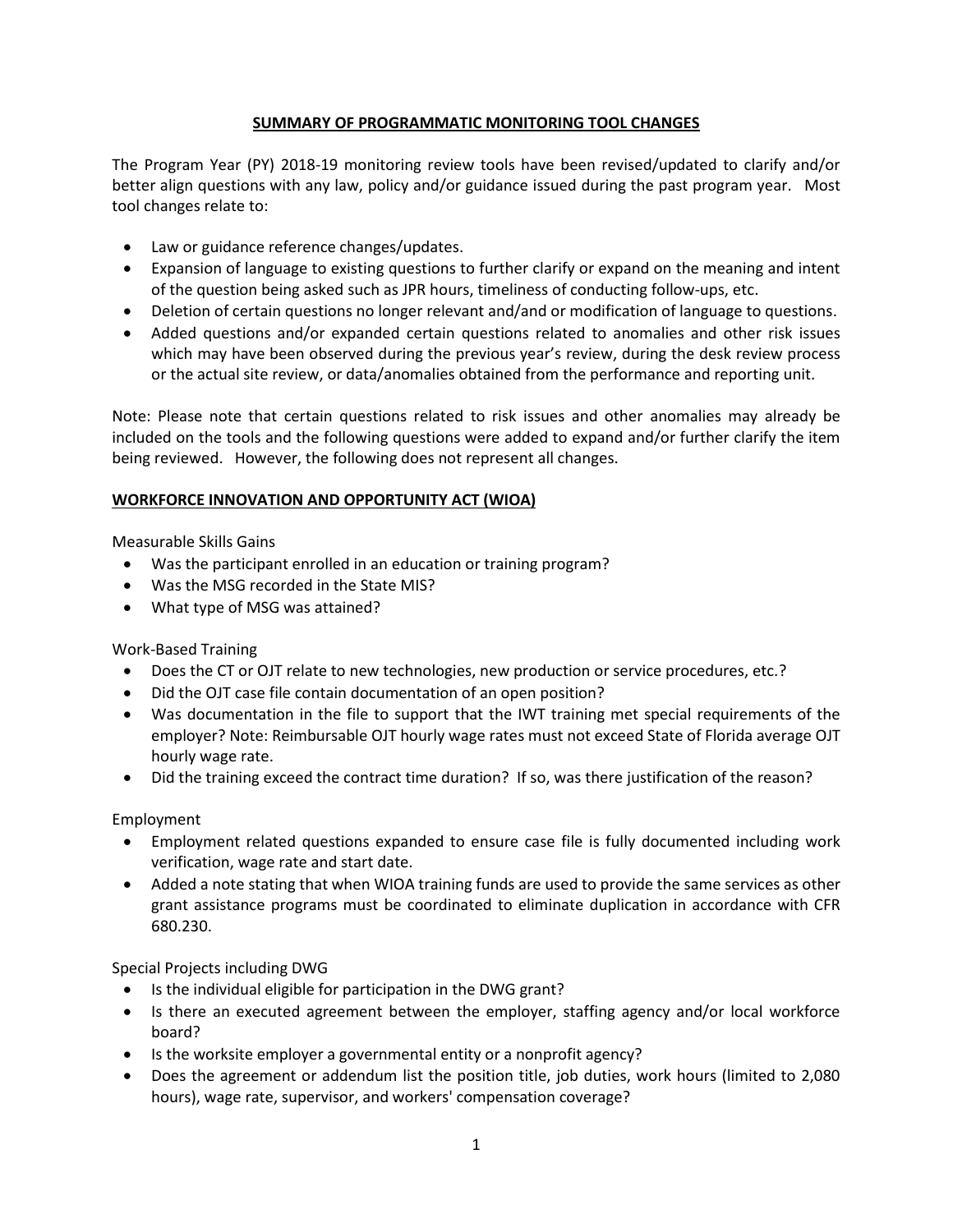• Are the job duties limited to disaster-relief activities involving demolition, cleaning, repair, renovation, and reconstruction of public, non-profit, or weatherization-eligible housing damaged by the storm, or for the provision of humanitarian assistance for disaster victims?

#### **WELFARE TRANSITION**

#### Individual Responsibility Plan (IRP)

• Was the participant assigned to more than 40 hrs./wk. in an activity?

### Job Participation Rate (JPR)

• If the activity was Job Search and Job Readiness Assistance (120), was the participant assigned to the activity for more than four consecutive weeks?

#### Sanctions

• Were penalties initiated and/or requested in a timely manner?

## Supportive Services

- Were support services entered in OSST?
- Was there documentation retained in the participant case file to support the amounts entered in OSST?

## **SUPPLEMENTAL NUTRITION ASSISTANCE PROGRAM (SNAP)**

#### Initial Engagement

• Was the participant engaged in orientation and assessment in accordance with the State Plan?

#### Sanctions

- Did the case manager indicate the participant's attendance status for the initial appointment within two days of the initial appointment date?
- Did the participant complete a compliance activity prior to the sanction lift request?
- Was the participant granted good cause or became exempt from the program?

## **PROCESS MANAGEMENT REVIEW TOOL**

Added question related to posting of board meeting minutes.

#### **WAGNER-PEYSER**

Added/revised questions to better clarify the following:

Credentialing

• Were front-line staff CEUs earned since anniversary (formerly start of FY) date of Tier 1 certification?

Job Orders

• Removal of H-2B deadlines and verifications conducted by DEO staff.